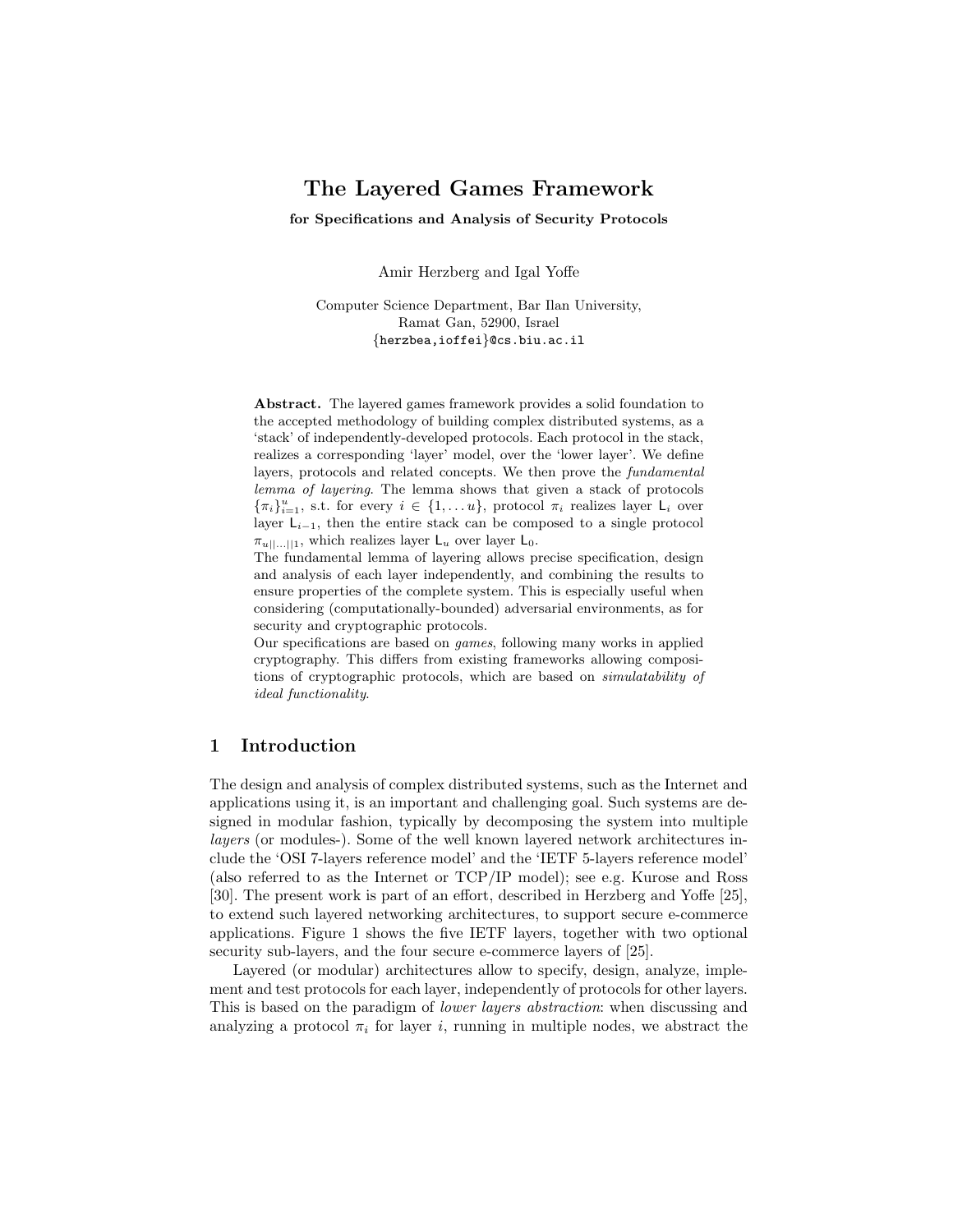

Fig. 1. IETF and e-commerce layers; (optional) security sub-layers marked with dotted contour.

satisfactory behaviors of the lower layers by a single abstract *layer model*  $L_{i-1}$ , and the satisfactory behaviors of layer  $i$  into abstract layer model  $\mathsf{L}_i$ . Protocol  $\pi_i$  realizes layer model L<sub>i</sub> over layer model L<sub>i–1</sub>, if the behavior of (multiple instances of)  $\pi_i$  running over layer model L<sub>i−1</sub>, satisfies layer model L<sub>i</sub> (except with negligible probability). We write this as:  $L_i \vdash \begin{bmatrix} \pi_i \\ L_{i-1} \end{bmatrix}$ .

A pair of protocols  $\pi_i$  and  $\pi_{i-1}$ , of layers  $i, i + 1$ , can be composed into a single protocol, which we denote as  $\pi_{i||i-1}$ . Our main result is the *fundamental* lemma of layering, showing that by composing protocols of multiple layers, we can implement a high-layer model directly over a low-layer model. Given layer models  $\{L_i\}_{i=0}^l$ , and protocols  $\pi_1, \ldots, \pi_l$ , where  $L_i \vdash \begin{bmatrix} \pi_i \\ L_{i-1} \end{bmatrix}$  for  $i = 1, \ldots, l$ , their layered composition  $\pi_{1|...||l}$  implements  $L_l$  over  $L_0$ , i.e.  $L_l \vdash \begin{bmatrix} \pi_{1|...||l} \\ L_0 \end{bmatrix}$ . This provides firm foundations to the security of modular and layered architectures, as in Figure 1.

For example, in Herzberg and Yoffe [27] we define the delivery evidences layer model  $L_{DE}$ , and the lower *communication layer* model  $L_{Comm}$ ; and we show a protocol  $\pi_{\text{DE}}$  s.t.  $L_{\text{DE}} \vdash \left[ L_{\text{Comm}}^{\pi_{\text{DE}}} \right]$ . Similarly, in Herzberg and Yoffe [26] we define the *orders layer* model  $L_{\text{Orders}}$ , and show protocol  $\pi_{\text{Order}}$  s.t.  $L_{\text{Orders}} \vdash \begin{bmatrix} \pi_{\text{Order}} \\ L_{\text{DE}} \end{bmatrix}$ . Using the fundamental lemma of layering, the composite protocol  $\pi_{\text{DE}||\text{O}}$  realizes the orders layer directly over the communication layer, i.e.  $L_{\text{Orders}} \vdash \begin{bmatrix} \pi_{\text{DE}||\text{O}} \\ L_{\text{Comm}} \end{bmatrix}$ . This is illustrated in Figure 2, where we outline the games each of the protocols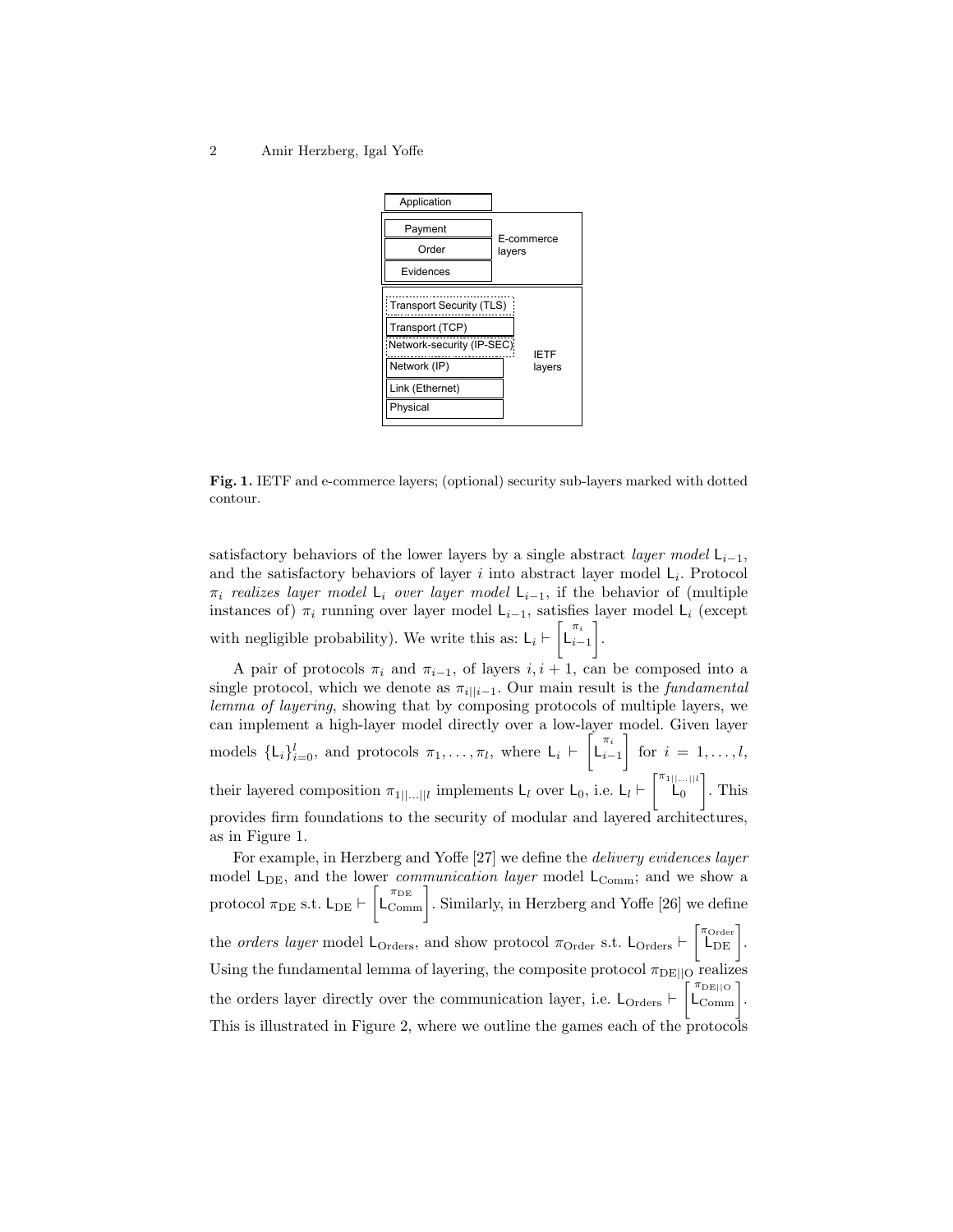

 $(\pi_{DE}, \pi_{Order} \text{ and their composition } \pi_{DE||O},$  the two lower layers (Comm and DE), the two experiments protocols (DE and Orders), and the adversary protocol.

Fig. 2. Layering of realizations of the Order and Delivery Evidences (DE) layers

The layered games framework provides solid foundations to the accepted methodology, of using layered architectures (also called reference models), to specify, design, analyze, implement and test each layer independently. In spite of the extensive use of layered architectures, such foundations did exist prior to this work. For example, the IP (Internet Protocol) layer is essentially only required to provide a vaguely-described 'best effort' service. Existing proposals and standard of specifications of layers are only stated informally, often by partial-specification for the operation of the protocols, rather than to the service the higher layer can rely on. Composition of protocols is also used without formal definition or proof.

A possible explanation for the fact that layering was not yet based on formal foundations, in spite of its wide use, is the fact that similar compositions work as expected for many models, often trivially. For example, the composition of two polynomial time algorithms is trivially also a polynomial time algorithm. However, as [2] argue, composition properties require proof, and may not hold for all (natural) models. For example, the composition of two polynomial time interactive Turing machines (ITM), or of an (infinite) state machine with polynomial-time transition function, may not be polynomial-time, in the natural setting where the outputs of each machine is considered part of the inputs of the other. Indeed, in developing the layered games framework, we found that some definitional choices could have subtle but critical impact on composability. Details within.

Precise specifications of models for network layers can be hard to write and analyze, since they depend on many implementation and environment aspects. However, such rigorous specifications, and analysis, are critical, at least for security and cryptographic protocols, which must resist adversarial attacks. The layered games framework allows meaningful models, and analysis of implemen-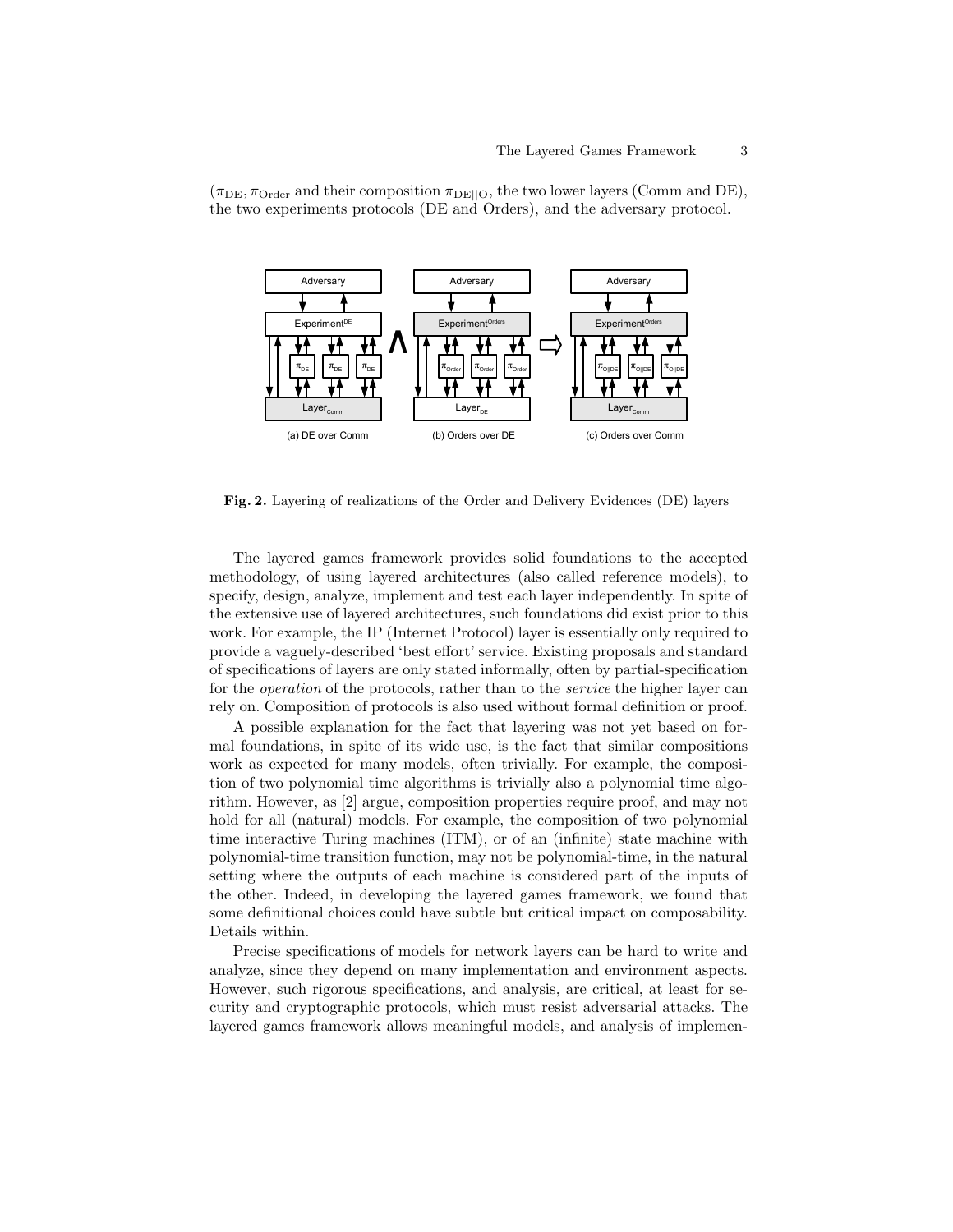tations (protocols), using standard reduction techniques and composition of protocols (layers).

Compositions and reductions are standard techniques in design and analysis of cryptographic functions and protocols. As noted above, polynomial-time algorithms trivially compose well. However, composition of cryptographic protocols is more challenging. Several frameworks were shown to ensure secure composition, including universal composability (UC) by Canetti [14], reactive simulatability by Backes, Pfitzmann, and Waidner [5], Pfitzmann and Waidner [34], observational equivalence by Lincoln, Mitchell, Mitchell, and Scedrov [32], and more. These frameworks all follow the *ideal functionality paradigm*.

The ideal functionality paradigm is elegant and powerful, and resulted in many significant results, including proofs that arbitrary functions and functionalities can be computed securely, e.g. Goldreich, Micali, and Wigderson [21], Canetti [12, 14]. Grossly simplifying, an 'ideal functionality' for layer i is a single program or ITM  $F_i$ , which has multiple copies of the interfaces to layer  $i+1$ . Protocol  $\pi_i$  is considered secure, if executions of multiple copies of it over  $F_{i-1}$ , are *indistinguishable* from executions of  $F_i$ .

However, it may not always be feasible to define an ideal functionality capturing the possible behaviors of a realistic network layer. In fact, even defining the behaviors of each layer is challenging; transforming this into a program, would be impractical or impossible, and may result in over-specification. Note that over-specification of layers (or protocols) is usually considered harmful by practitioners, see e.g. Bradner [9].

This inability to use ideal functionalities as specifications for networking and e-commerce layer models, is our motivation in developing the layered games framework. The layered games framework allows protocol compositions with realistic specifications for network and e-commerce layer models, and with emphasis on simplicity and usability, even at some reduction in scope and generality.

As the name implies, the layered games framework is based on the *game play*ing paradigm, instead of following the ideal functionality paradigm. The game playing paradigm is central to the theory of cryptography, see e.g. Goldreich et al. [21], Goldreich [20]. Game playing supports strong analytical tools, e.g. Bellare and Rogaway [8], and may facilitate the use of (semi) automated proof-checking tools, see e.g. Halevi [24].

In the game-playing paradigm, one specifies an interactive game between a component and an adversary, where security is defined by the probability of the adversary winning in the game. With information-theoretic games the adversarial entity is allowed unbounded computational resources, while concrete and probabilistic polynomial time games assume certain limitations on adversarial resources, e.g. available time. Game-based specifications are widely used, and available for many cryptographic primitives such as digital signature and encryption schemes, pseudo-random functions, and much more, e.g., Goldwasser and Micali [22], Goldwasser, Micali, and Yao [23], Goldreich [20].

Some primitives have secure implementations for game-based specifications, where the corresponding ideal functionalities are not realizable, see Datta, Derek,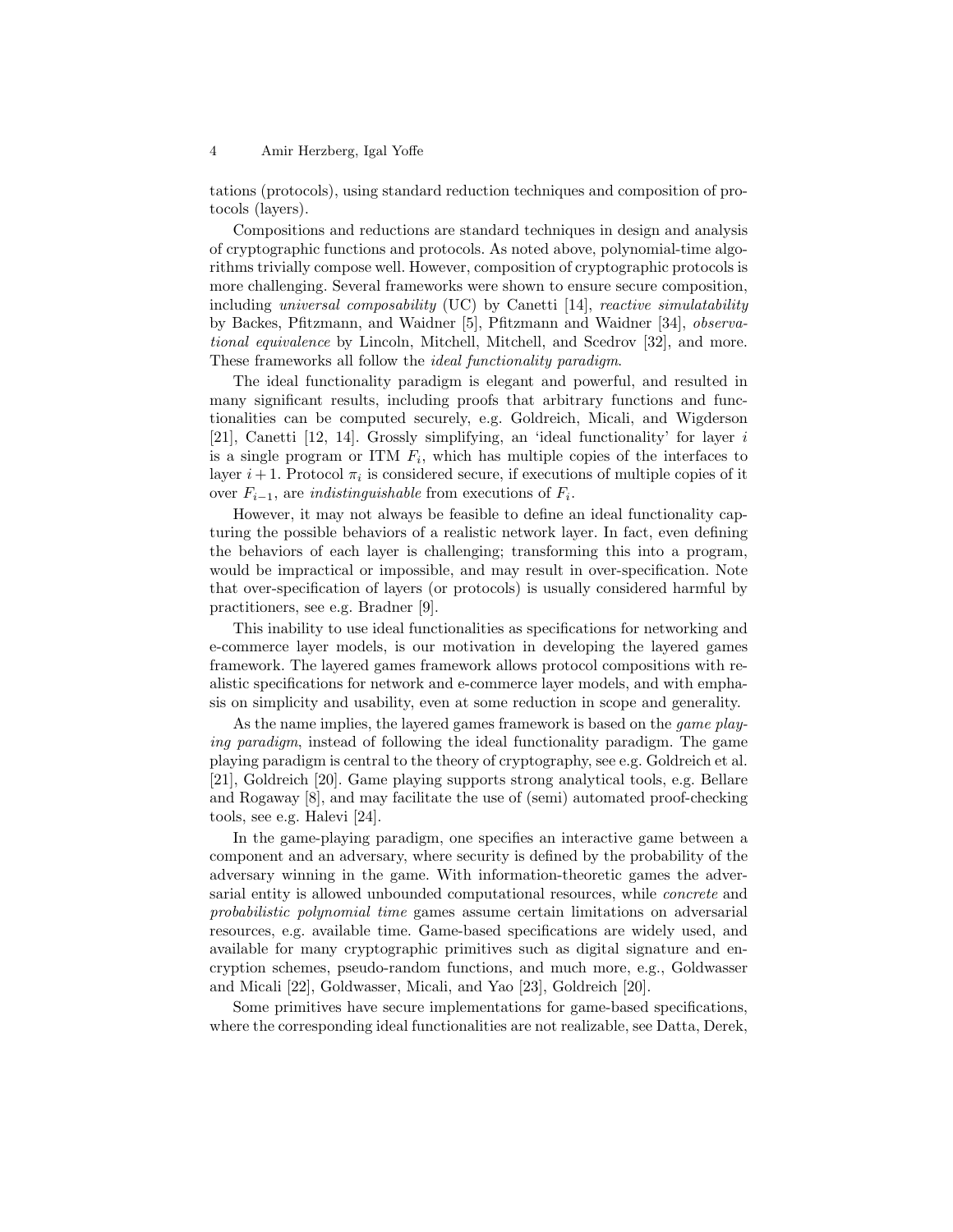Mitchell, Ramanathan, and Scedrov [17], Canetti, Kushilevitz, and Lindell [11], Canetti and Fischlin [13]. This provides another motivation for investigating compositions of protocols satisfying game-playing specifications. However, our focus is different: allowing realistic models for network layers, without trying to define them as 'ideal functionality'.

Further related works. Our execution model is closely related to the execution models of I/O Automata of Lynch and Tuttle [33], especially the Probabilistic I/O Automata model of Canetti et al. [15], and to the Reactive Simulatability framework [5, 6, 35]. In an especially related work, Backes et al. [4] define a relaxed notion of *conditional reactive simulatability*, where simulation is required only if the environment fulfills some constraints; however, there are significant differences between the works, most notably their constraints are on the environment and not on the lower layers.

The layered games framework follows the computational approach to cryptography, which treats protocols and cryptographic schemes as programs/machines, operating on arbitrary stings (bits). This is in contrast to the symbolic approach, where cryptographic operations are seen as functions on a space of symbolic (formal) expressions, and security properties are stated as symbolic expressions; see Dolev and Yao [18], Burrows, Abadi, and Needham [10]. Several works investigate compositions of cryptographic protocols with the symbolic approach, e.g. Datta et al. [16] and Backes at al. [3]. We believe that it may be possible and beneficial, to extend the layered games framework to support symbolic/formal analysis, possibly building on recent results on the relationships between the two approaches, such as Abadi and Rogaway [1]. This may facilitate the use of verification tools; notice also that we use state machines as the basic computational model, which can also be helpful in applying verification tools.

Organization. In Section 2 we define protocols, configurations (of protocols), and executions (of configurations). In Section 3 we define layer games, models and realizations. In Section 4 we present and prove the fundamental lemma of layering. We conclude and discuss future work in Section 5.

For space limitations, the proof and detailed examples of applications of the framework are deferred to the full version of this paper [28]; see also [27, 26].

# 2 Protocols, configurations and executions

#### 2.1 Protocols

Our basic element of computation is a protocol. We use protocols to model all the entities compromising the systems we investigate, including even adversarial entities ('the adversary'). Protocols are state machines<sup>1</sup> that accept input on one

<sup>&</sup>lt;sup>1</sup> We use state machines, rather than e.g. ITM as in Universal Composability [14], since we found it simpler, and easier to ensure that an execution involving multiple protocols, some of which are adversarial, will have well-defined scheduling and distribution of events. Also, in many cases protocols may be represented by *finite* state machines, which may have advantages including possible use of automated verification tools.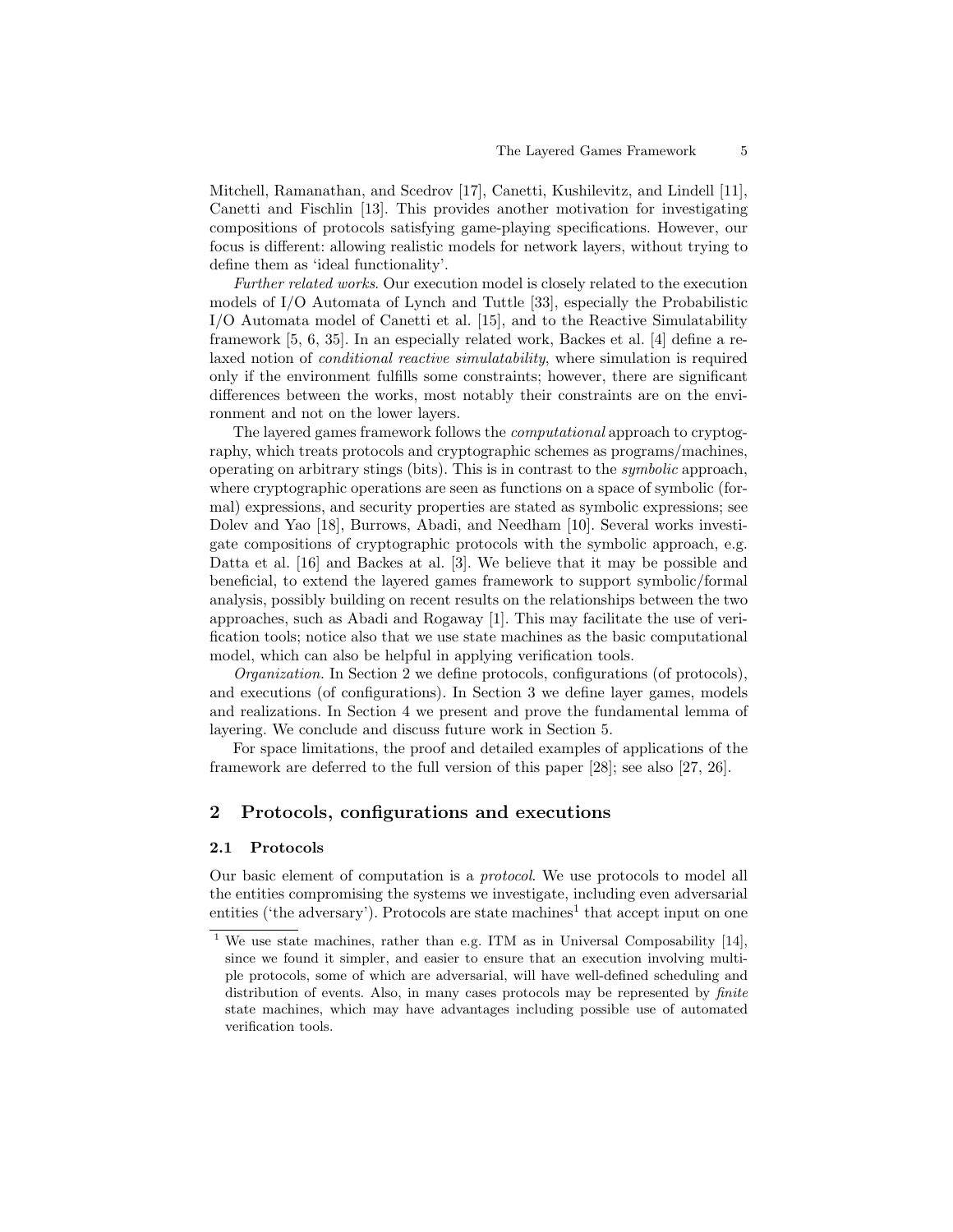of few input interfaces, and produce output on one or more output interfaces. The transition function  $\delta$  maps the input (interface and value), current state and random bits, to a new state and to outputs on the different output interfaces. We use  $\perp$  to denote a special value which is not a binary string  $(\perp \notin \{0,1\}^*)$ ; a protocol outputs ⊥ on some output interface to signal 'no output'.

The transition function  $\delta$  can depend on two additional inputs: random bits and a security parameter. The random bits may be ignored to define deterministic protocols, including analysis of protocols using pseudo-random bits. The (unary) security parameter, allows to define computational properties of the protocol and of specifications, such as security against computationally-bounded adversary. Specifically, we use the security parameter to define a polynomial protocol

### **Definition 1 (Protocol).** A protocol  $\pi$  is a tuple  $\langle S, I_{IN}, I_{OUT}, \delta \rangle$  where:

- 1. S is a set of states, where  $\bot \in S$  is the initial state,
- 2.  $I_{IN}$  is a set of input interface identifiers,
- 3.  $I_{OUT}$  is a set of output interface identifiers,
- 4.  $\delta$ : IN  $\rightarrow$  OUT is a transition function, with:
	- $-$  Domain IN = 1<sup>\*</sup> ×  $S \times I_{IN} \times \{0,1\}^*$  (security parameter, current state, input interface, input value, random bits).
		- Range  $OUT = S \times \prod_{i \in I_{OUT}} (\{0,1\}^* \cup \{\bot\})$ . The outputs consist of a new state, denoted  $\delta.S \in S$ , and output values  $\delta.\text{ov}[t] \in \{0,1\}^* \cup \{\perp\}$  for each interface  $\iota \in I_{OUT}$ .

The protocol is polynomial if  $\delta$  is polynomial-time computable, and if the length of the outputs is the same as the length of the inputs<sup>2</sup>, plus a polynomial in the security parameter, i.e.  $\exists c \in \mathbb{N} \ s.t. \ \forall (1^k, s, \iota_i, x, r) \in IN, \iota_o \in I_{OUT} :$  $|\delta . \overline{ov}[\iota_o](k, s, \iota_i, x, r)| \leq |x| + |k|^c$ .

### Notations:

- $\Pi$ ,  $\Pi$ <sub>poly</sub>: Let  $\Pi$  denote the set of all protocols, and  $\Pi$ <sub>poly</sub> denote the set of polynomial protocols.
- Dot notation: the range of  $\delta$  is a set of pairs  $(s, o\nu[\iota])$ , where  $s \in S$  is the new state and  $ov[i] \in \{0,1\}^* \cup \{\perp\}$  is the output on each output interface  $i \in I_{OUT}$ . To refer directly to the state or the outputs, we use dot notation

 $2$  This restriction of the output length to be the same as input length, plus some 'overhead' which depends only on the security parameter, is a simple method to prevent exponential blow-up in input and output lengths, as outputs of one protocol become inputs to another protocol during execution. This restriction is reasonable in practice, and sufficient for our needs; for example, it allows a protocol to 'duplicate' input from one interface, to multiple output interfaces, but maintains a polynomial bound on the length of the inputs and outputs on each interface during the execution. More elaborate ways to to prevent exponential blow-up were presented by Küsters [31] describing a general model for systems which satisfy certain acyclic conditions, Canetti [14] and Hofheinz, M¨uller-Quade, and Unruh [29] for UC, and Backes et al. [6] for reactive simulatability.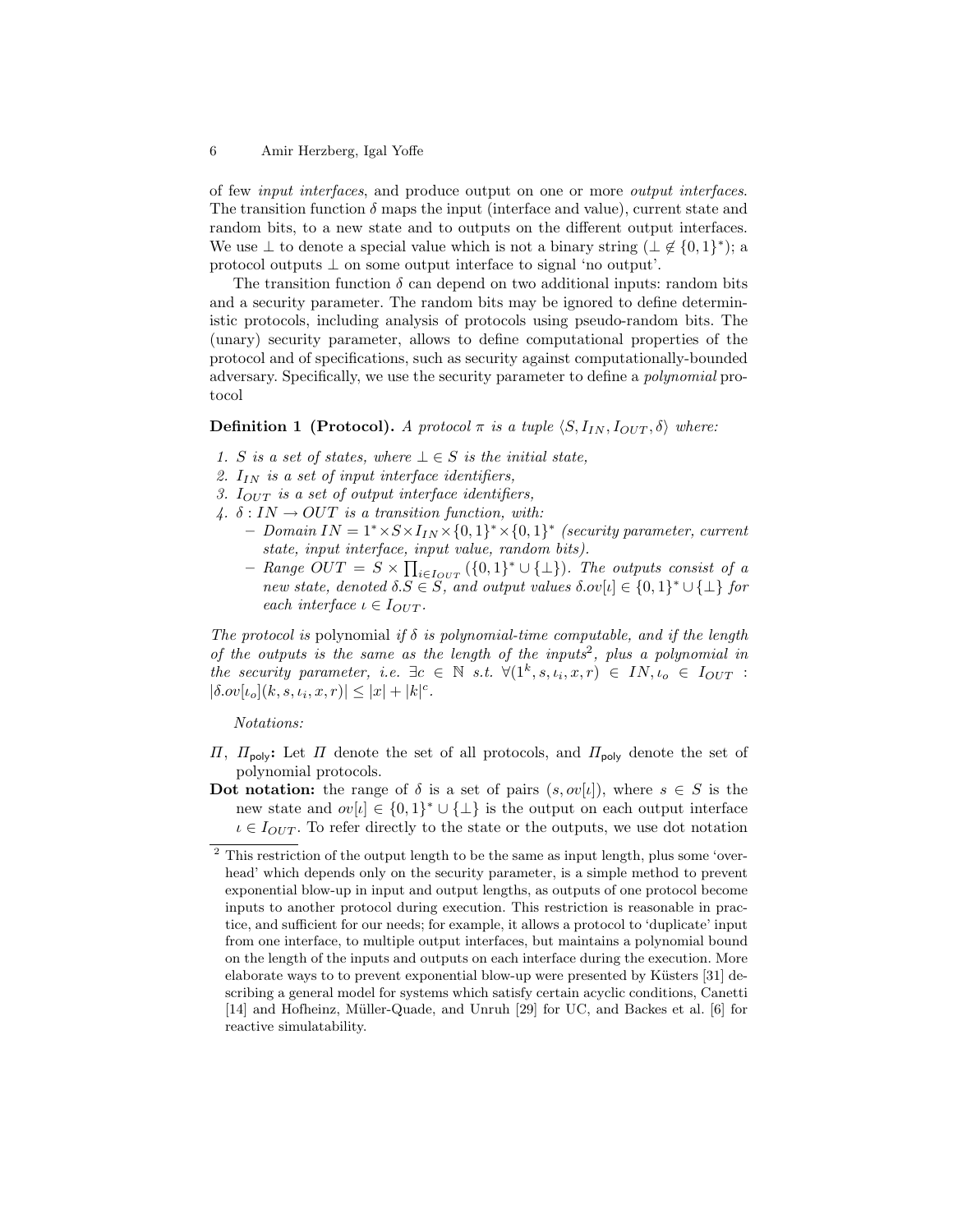as in  $\delta s(\cdot)$  and  $\delta \omega[\iota](\cdot)$  respectively. We similarly use dot notation in other places, i.e.  $\alpha.\beta$  refers to element  $\beta$  of a record or tuple  $\alpha$ .

We can connect protocols, via their interfaces, in different configurations, as we define next. We can also connect from an output interface of a protocol, to an input interface of the same protocol; this makes it trivial to compose several protocols into a single protocol, which is useful (see Section 4). Note that if we compose several polynomial protocols in this manner, then the resulting protocol is also polynomial.

### 2.2 Configuration

We study interactions of multiple protocols, connected via their interfaces; we call the set of interconnected protocols a configuration. Configuration are a directed graph, whose nodes P are identifiers for protocols, and whose edges are defined by mappings  $p' = nP(p, \iota)$  (for 'next protocol') and  $\iota' = nI(p, \iota)$  (for 'next interface'), mapping *output interface*  $\iota \in \text{ol}(p)$  of node p, to *input interface*  $u' \in \mathrm{il}(p)$  of node p'. Identification of the input and output interfaces, corresponds to the awareness of the network-layer, e.g. of router or firewall, to the identification of the network interface card on which a packet was received. For example, Figure 2, shows three (homomorphic) configurations. The definition follows.

**Definition 2 (Configuration).** A configuration is a tuple  $C = \langle P, \text{il}, \text{ol}, \text{nP}, \text{nl} \rangle$ , where:

P is a set of protocol instance identifiers,

iI, oI map identifiers in P to input and output interfaces, respectively,

nP maps from instance identifier  $p \in P$  and an output interface  $\iota \in o(p)$ , to  $p' = nP(p, \iota)$ , where either  $p' = \bot$  or  $p' \in P$  (another instance),

nl maps from instance identifier  $p \in P$  and an output interface  $\iota \in ol(p)$ , to input interface  $\iota'$ , where if  $nP(p, \iota) \in P$  then  $\iota' \in \mathrm{il}(nP(p, \iota)),$ 

Above, we defined configurations without any 'size' parameter, as required e.g. to analyze protocols and distributed algorithms designed for networks with a variable number of parties (and where complexities may depend on the number of parties). This is for simplicity and to avoid clutter; the extensions to (uniform or non-uniform) 'configuration families' seem quite obvious. Notice that for many applications, e.g. in [27, 26], it may be sufficient to consider a small fixed set of parties.

Still, configurations as defined above, are quite general. In particular, we intentionally avoided assuming any specific communication or synchronization mechanisms. This allows use of the framework in diverse scenarios, e.g. with or without assumptions on synchronization, communication and failures.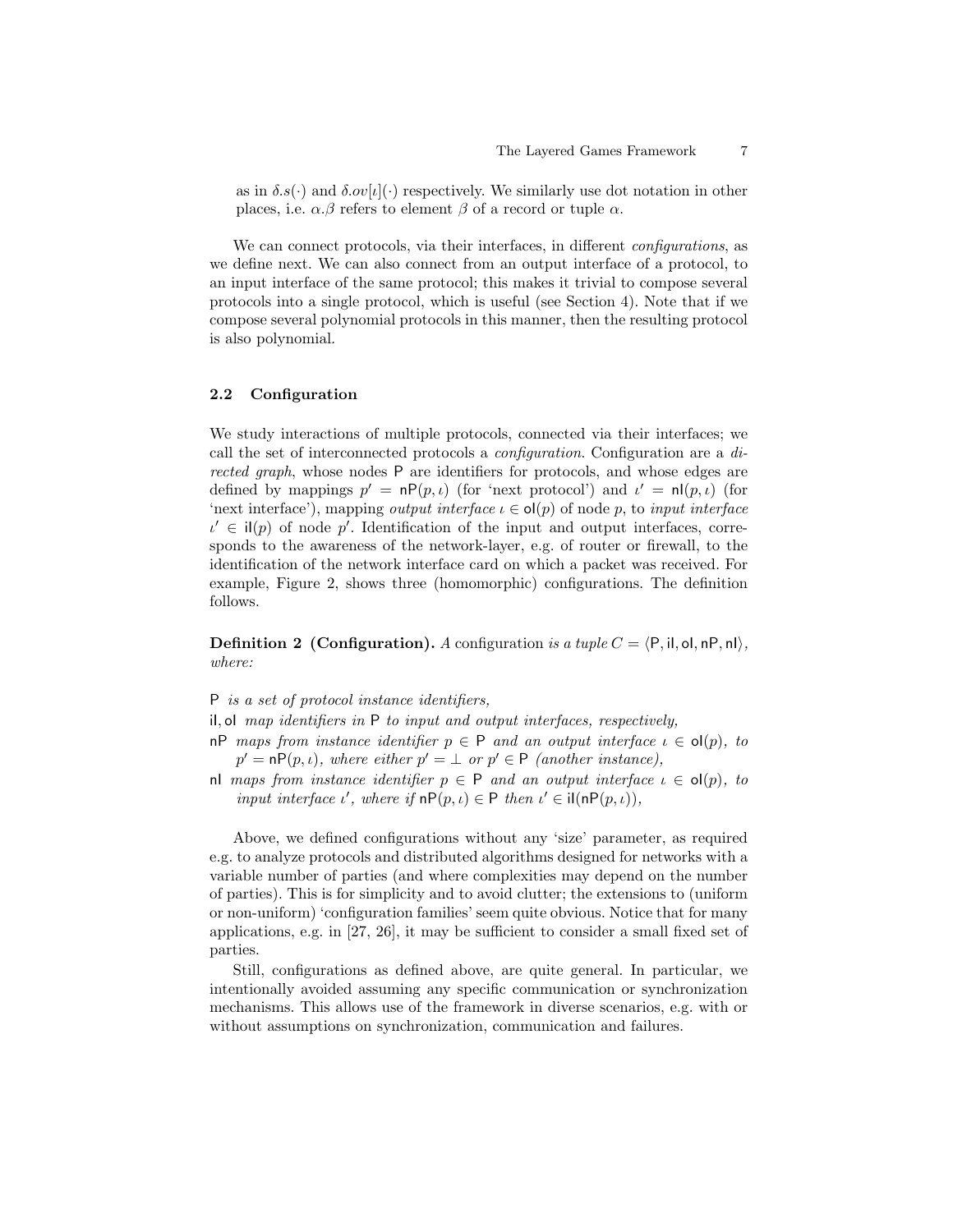#### 2.3 Executions

An *execution* is a sequence of events, each event corresponding to one transition of a protocol  $\pi$  running in one node  $p \in P$  inside a configuration  $C =$  $\langle P, \mathsf{il}, \mathsf{ol}, \mathsf{nP}, \mathsf{nl} \rangle$ ; to define the execution, we use a mapping  $\pi = \Gamma(p)$  from the protocol identifiers P to the protocols realizing each node.

An important design goal, is that the set of executions of a given configuration  $C$ , with a specific mapping to protocols  $\Gamma$ , would be a well-defined random variable. This makes it easier to use an execution as a 'subroutine', to facilitate reduction-based reasoning and proofs. To further simplify such reductions, we require that executions be a deterministic function of explicit random-tape inputs. Specifically, the  $i<sup>th</sup>$  event in the execution, denoted  $\xi_i$ , is defined by the (deterministic) transition function of the protocol  $\Gamma(p_i)$  invoked at this event (where  $p_i$  is the identifier of that node). We allow the protocol to make random choices, but only using uniformly-selected random bits  $R_i \in_R \{0,1\}^*$ , provided as input to the transition function. Let  $\mathbb{R} = \{R_i \equiv \{0,1\}^*\}_{i=1,2,...}$  be the sequence whose elements are the sets of all binary strings  $\{0,1\}^*$ ; each execution is a deterministic function of the specific sequence  $R \in \mathbb{R}$  used in that execution (i.e.  $R = \{R_i\}_{i=1,2,...}$  s.t.  $(\forall i)R_i = \{0,1\}^*$ ).

Each protocol instance has its own state, and in each round may decide to invoke interfaces of multiple other protocol instances; see for example the configurations in Figure 2. Therefore, some scheduling mechanism for events is required. To ensure well-defined executions, without any non-deterministic choice (except for the explicit use of the random input strings  $R \in \mathbb{R}$ ), we use a deterministic *schedule*  $S$  (cf. [15]).

A schedule S of configuration  $C = \langle P, \mathsf{il}, \mathsf{ol}, \mathsf{nP}, \mathsf{nl} \rangle$ , is a sequence of pairs  $S = \{ \langle p_i, \iota_i \rangle \}_{i \in \mathbb{N}}$  where  $p_i \in \mathsf{P}$ . We (later) require protocols to perform correctly for any schedule, therefore, the schedule can be considered as adversarial (and not even limited by computational assumptions). On the other hand, the schedule, is defined in advance and cannot depend on the execution (or on the random bits  $R \in \mathbb{R}$ ; in a sense, we separated the adversarial mechanisms into a non-adaptive, computationally-unlimited element (the schedule), and an adaptive, usually computationally-limited element (modeled as a protocol, or multiple protocols, in the configuration, and aware of only inputs on its interfaces). A schedule could, of course, prevent events from happening; to prevent this from being a trivial method to cause executions where the adversary wins, our definitions of games (later) consider the adversary as winning only if some event happens, rather than by the absence of some event.

A similar issue, where we tried to avoid non-determinism, involves how we handle multiple pending inputs, submitted on the same input interface. Our definition delivers inputs on an interface, in the order in which they were submitted. We do this by keeping a FIFO queue  $Q[p, \iota]$ , for protocol instance p and input interface  $\iota$ , with regular semantics for the *enqueue*, *dequeue*, and *is non empty* operations. Other choices may be possible.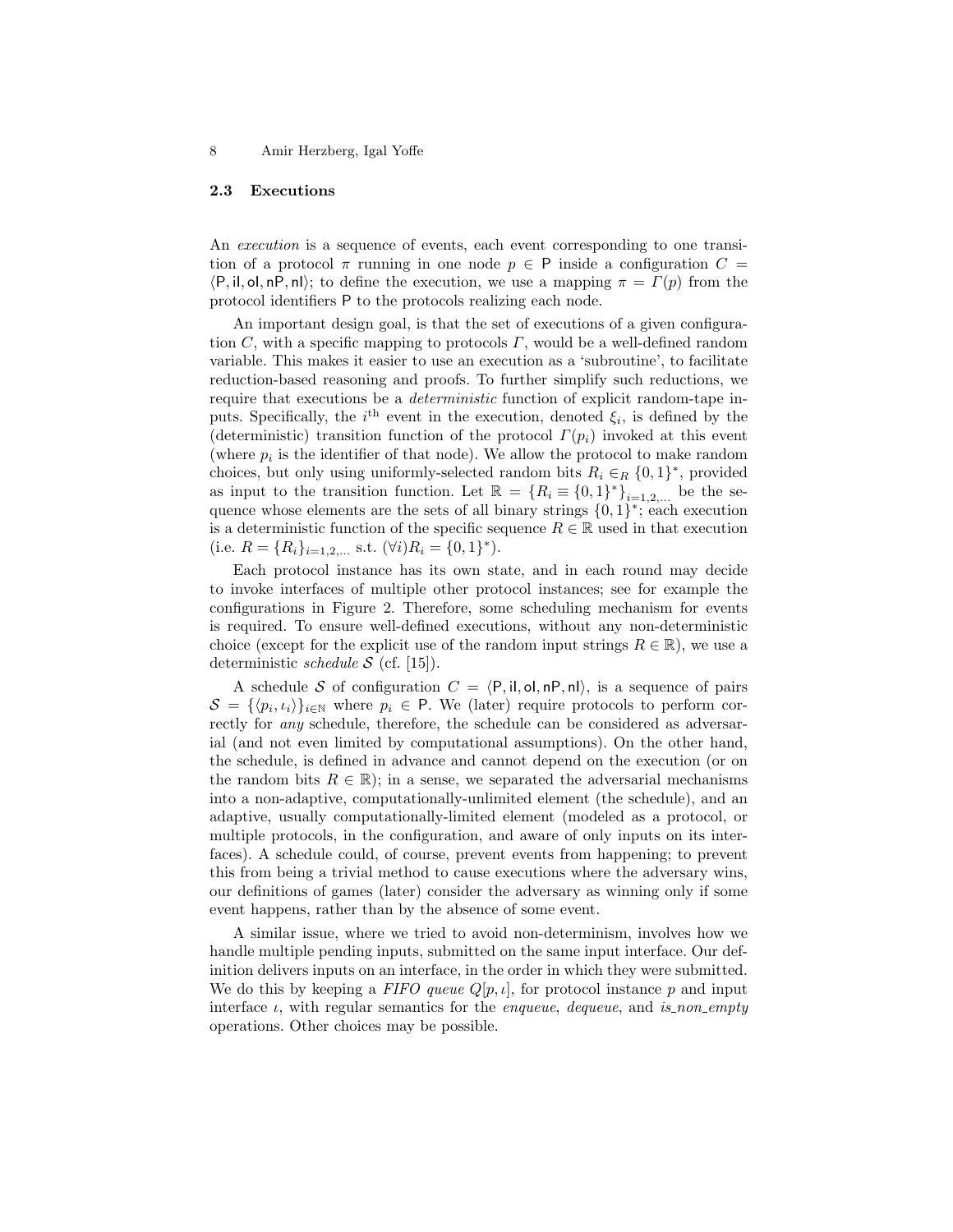**Definition 3 (Execution).** Let  $C = \langle P, \mathsf{il}, \mathsf{ol}, \mathsf{nP}, \mathsf{nl} \rangle$  be a configuration. Let  $S = \{ \langle p_i \in P, \iota_i \in \mathrm{il}(p_i) \rangle \}_{i \in \mathbb{N}}$  be a schedule of C. Let  $\Gamma : \mathsf{P} \to \Pi$  be a mapping of the protocol identifiers P to specific protocols.

The execution  $X_k(C, \Gamma, \mathcal{S}; R)$  of security parameter  $k \in 1^*$ , configuration C, protocol mapping  $\Gamma$ , schedule S and sequence (of random bits)  $R = \{R_i\} \in \mathbb{R}$ , is the sequence of execution events  $\{\xi_i\} = \{\langle p_i \in \mathsf{P}, \iota_i \in \mathsf{i} | (p_i), iv_i, ov_i[\cdot] \rangle \text{ resulting}$ from the following process:

FOR ALL  $p \in \mathsf{P}: s[p] := \bot;$  $Q[p_1, i_1]$ . ENQUEUE $(0); X := \{\}\$ For  $i := 1$  to  $\infty$  do: IF  $(p_i \in \mathsf{P}, \iota_i \in I_{IN}(p_i)$  and  $\mathcal{Q}[p_i, \iota_i]$ . IS\_NON\_EMPTY()) THEN: 1.  $iv_i := \mathbf{Q}[p_i, \iota_i]$ .DEQUEUE(); 2.  $\langle S, I_{IN}, I_{OUT}, \delta \rangle := \Gamma(p_i).$ 3.  $\langle s[p_i], ov_i[\iota \in I_{OUT}] \rangle := \delta(k, s[p_i], \iota_i, iv_i; R_i);$ 4.  $\forall i \in I_{OUT}$ : IF  $ov_i[i] \neq \bot$ THEN:  $Q[nP(p_i, \iota), n|(p_i, \iota].$ ENQUEUE $(ov_i[\iota]);$ 

Let  $X_k(C, \Gamma, \mathcal{S})$  be the random variable  $X_k(C, \Gamma, \mathcal{S}; R)$  for  $R \in_R \mathbb{R}$ .

If all protocols in the range of  $\Gamma$  are polynomial, we say that  $\Gamma$  is polynomial. If  $\Gamma$  is polynomial, then  $X_k(C, \Gamma, \mathcal{S})[l]$  is sampleable in time polynomial in k and l, where  $X_k(C, \Gamma, \mathcal{S})[l]$  denotes the l first events of  $X_k(C, \Gamma, \mathcal{S})$ . This allows a polynomial protocol to run polynomial number of steps of an execution containing polynomial protocols, as part of its computational process (e.g. for reduction proofs). We restate this observation in the following proposition.

Proposition 1 (Executions of polynomial protocols are efficiently sam**pleable).** Let  $C = \langle P, \text{il}, \text{ol}, \text{nP}, \text{nl} \rangle$  be a configuration and  $\Gamma : P \to \Pi_{\text{poly}}$  be a mapping of the protocol identifiers P to specific polynomial protocols. Then  $X_k(C, \Gamma, \mathcal{S})[l]$  is sampleable in probabilistic polynomial time (as a function of k and  $l$ ).

## 3 Layer Games, Models and Realizations

From this section, our discussion is focused, for simplicity, on *layered architec*tures, as in Figure 1. We believe that it is not too difficult to generalize our concepts and results, but that this will cause (mostly technical) complexities, that may make the resulting definitions less easy to understand and use.

The basic idea of layered architectures, is abstraction. Namely, the designer of protocol  $\pi_i$  for layer i, is oblivious to details of lower layers, and only cares about the *layer model* of layer  $i - 1$ , denoted  $\mathsf{L}_{i-1}$ . The layer model  $\mathsf{L}_{i-1}$  defines all possible behaviors observable to layer  $i$ , resulting from the operation of layer  $i-1$  protocols and of all lower layers. The goal of the designer of protocol  $\pi_i$ ,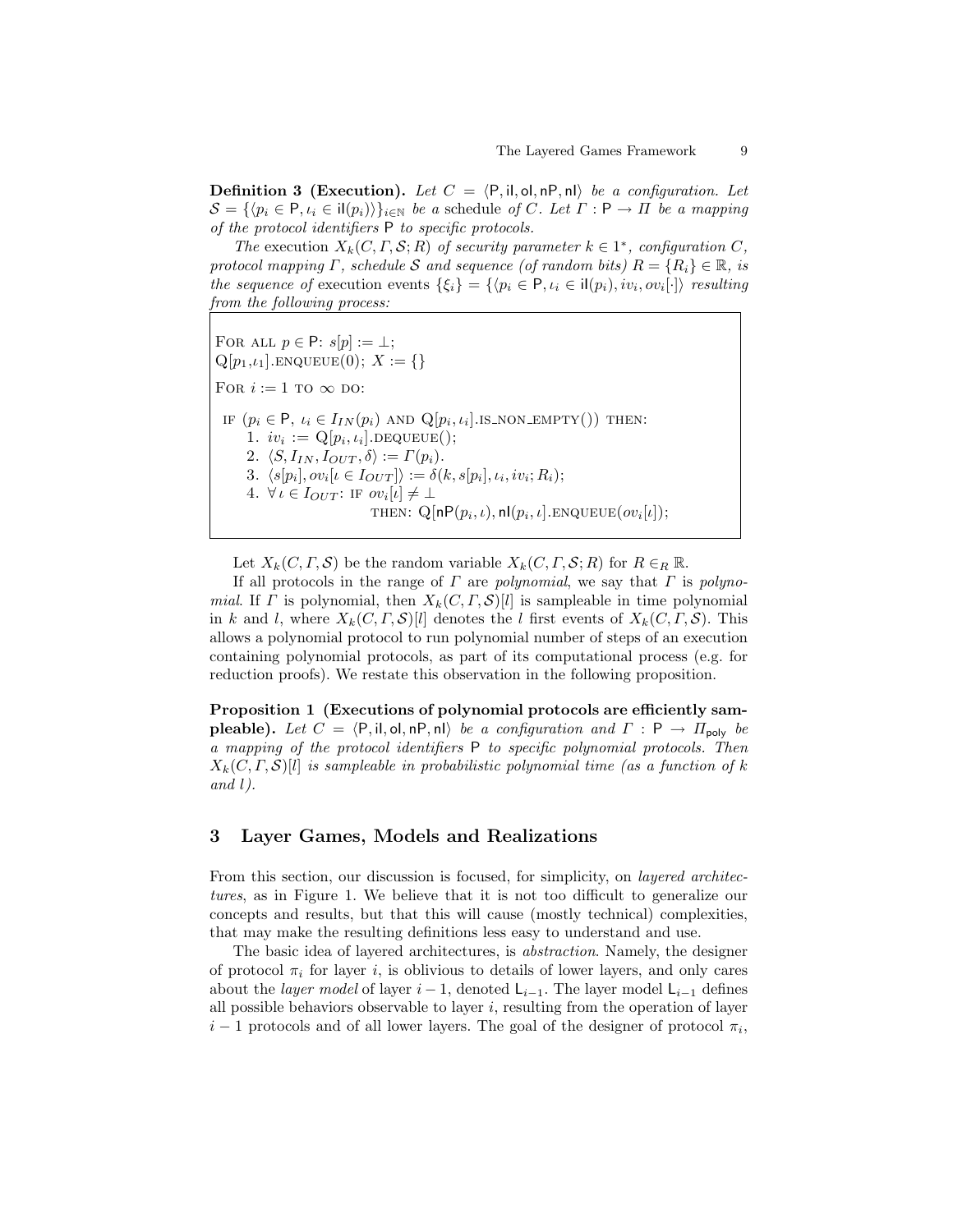for layer i, is to ensure that when instances of  $\pi_i$  operate over any instantiation of  $\Gamma_{i-1}$  of layer model  $\mathsf{L}_{i-1}$ , the resulting operation satisfies layer model  $\mathsf{L}_{i}$ .

In the first subsection below, we give a game-based definition of a layer model, with conditions on the outcomes of the game, defining when a protocol  $\Gamma_{\mathsf{L}}$  is considered to satisfy layer model L; we denote this by  $\mathsf{L} \models \Gamma_{\mathsf{L}}$ . In the second subsection, we define the *realization* relation, denoted  $L_U \vdash \begin{bmatrix} \pi_U \\ L_L \end{bmatrix}$ , indicating that protocol  $\pi_U$ , when running over lower layer  $\mathsf{L}_L$ , realizes layer model  $\mathsf{L}_U$ .

### 3.1 Layer Models

We define the layer model L, by a simple zero-sum (win-lose) game between an *adversary protocol*, with identifier A, and a *layer protocol*, with identifier  $I_1$ . These protocols interact only via a third protocol, the experiment protocol, with identifier Exp, as shown in Figure 3. The experiment protocol defines the 'rules of the game', and in particular the outcome, which Exp produces on a designated output interface outcome. Specifically, in every execution, Exp outputs a value on outcome (at most) once, and this value is a single bit: 1 if the adversary wins (protocol failed the game), and 0 if the adversary losses (protocol passed the game). The game includes an expected winning rate  $\alpha \in [0,1]$  (typically  $\alpha = 0$ or  $\alpha = \frac{1}{2}$ ), defining the expected (or permitted) probability that the adversary will win, i.e. eventually have 1 on outcome.



**Fig. 3.** Layer Model Configuration. If for every  $\Gamma_A$  holds Pr(outcome = 1)  $\leq \alpha +$ +negl(k), then the layer protocol  $\Gamma_{\mathsf{L}}$  satisfies  $\mathsf{L} = (\Gamma_{\mathsf{Exp}}, \alpha)$ , or:  $\mathsf{L} \models \Gamma_{\mathsf{L}}$ .

We later implement layer i over layer  $i - 1$ , by multiple instances of protocol  $\pi_i$ , one in each processor in the network. For simplicity, we assume a constant number of instances  $n$ ; it seems straightforward to extend the results to allow  $n$  to be a parameter. It is convenient to define a separate input and output interfaces between the experiment and each instance. Namely, for  $j \in \{1, \ldots, n\}$ , the configuration includes interface  $E2L_j$  from Exp to  $I_L$ , and interface  $L2E_j$  from  $I_L$  to Exp. Finally, we use a single interface E2A from Exp to A, and a single interface A2E from A to Exp. This completes the definition of the layer modeling *game configuration*  $C_{LM}$  (for some constant number n of instances).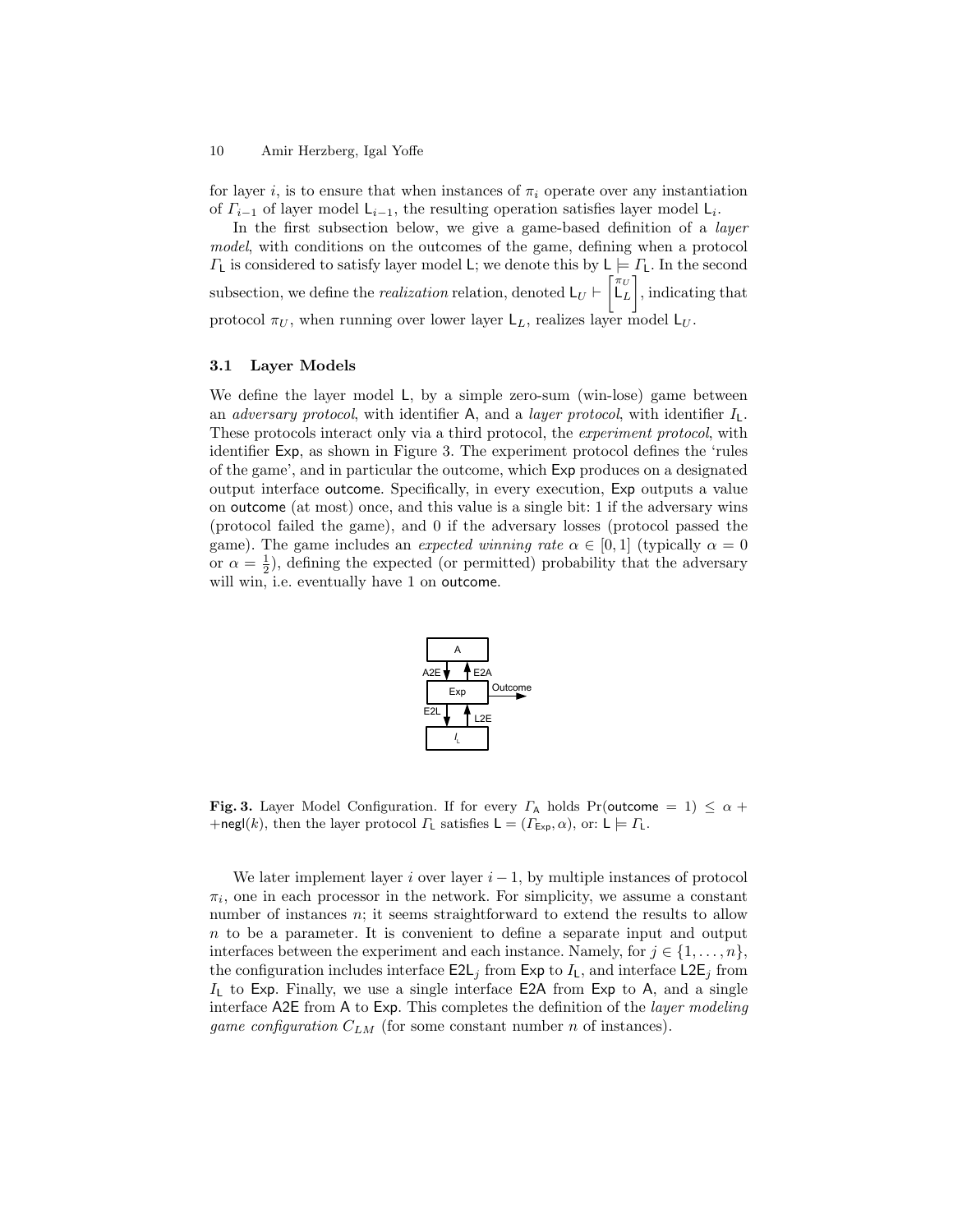For  $\phi \in \{\text{Exp}, \mathsf{A}\},\$ let  $\Gamma(\phi) = \Gamma_{\phi}$  be the protocol instantiating node  $\phi$ ; similarly, let  $\Gamma(I_L) = I_L$  be a protocol realizing  $I_L$ . Given schedule S, let  $\mathsf{Exp}_{\Gamma_{\mathsf{A}},\Gamma_{\mathsf{L}},\mathcal{S}}^{\Gamma_{\mathsf{Exp}}}(k,l;R)$  denote the output of outcome after l events in the execution  $X_k(\widetilde{C}_{LM}, \Gamma, \mathcal{S}; R)$ , for  $R \in \mathbb{R}$ , or  $\perp$  if there was no such output.

**Definition 4 (Layer model).** A (polynomial) layer model is a pair  $L = (\Gamma_{\text{Exp}}, \alpha)$ , where  $\Gamma_{\text{Exp}}$  is a (polynomial) protocol and  $\alpha \in [0,1]$ . We say that protocol  $\Gamma_{\mathsf{L}} \in \Pi_{\mathsf{poly}}$  computationally satisfies *layer model* **L**, and write **L**  $\models_{\mathsf{poly}} \Gamma_{\mathsf{L}}$ , if for every  $\Gamma_A \in \Pi_{\text{poly}}$ , schedule S, polynomial l and large enough k, holds:

$$
\Pr_{R \in \mathbb{R}} \left( \mathsf{Exp}^{P_{\mathsf{Exp}}}_{\Gamma_{\mathsf{A}},\Gamma_{\mathsf{L}},\mathcal{S}}(k,l(k);R) = 1 \right) \le \alpha + \mathsf{negl}(k)
$$

where negl is some negligible function (asymptotically smaller than any strictly positive polynomial), and  $\mathsf{Exp}_{\Gamma_{\mathsf{A}},\Gamma_{\mathsf{L}},\mathcal{S}}^{\Gamma_{\mathsf{Exp}}}(k,l;R)$  is defined as above.

Protocol  $\Gamma$ <sub>L</sub> statistically satisfies L, if the above holds when protocols are not required to be polynomial, and perfectly satisfies L if this holds even when we remove the negl(k) term. These notions are denoted  $L \models_{stat} \Gamma_L$  and  $L \models_{\text{perf}} \Gamma_L$ , respectively.

We observe the trivial relation among the three notions of satisfaction.

**Proposition 2.** For any layer model L and any protocol  $\Gamma_L$  holds:

$$
L \models_{\text{perf}} \Gamma_L \Rightarrow L \models_{\text{stat}} \Gamma_L \Rightarrow L \models_{\text{poly}} \Gamma_L
$$

Notation: we may write  $L \models \Gamma_L$ , when it is obvious that we refer to  $\models_{\text{poly}}$ .

#### 3.2 Layer Realization Indistinguishability Game

We now define and investigate another game, which we call indistinguishable layer realization games, which is similar to indistinguishability games used in many cryptographic definitions, e.g. pseudo-random functions [19], and especially to the 'left-or-right indistinguishability' (LOR) of [7]. Layer realization games are convenient for the common layered and modular ('top-down') design methodologies. As in previous sections, we had to tradeoff generality for simplicity and ease-of-use.

The configuration of layer realization indistinguishability games is illustrated in Figure 4. Like in layer model games, the configuration contains nodes A, Exp and  $I_L$ , where A and  $I_L$  are connected only via Exp. There are  $n + 1$  additional nodes, where *n* is the (constant) number of instances: *n realization nodes* (instances)  $\{R_i\}_{i=1,...,n}$ , and one lower layer node  $I_{\mathsf{LL}}$ .

As in the layer model games, without loss of generality, we use a single input and output interface from the experiment (or 'higher layer') to each instance in  $I_L$ , and therefore we will have the interfaces  $E2L_j$ ,  $E2\bar{E}_j$ ,  $E2\bar{A}$  and  $A2\bar{E}$  as before. The configuration also includes interfaces  $\textsf{E2R}_j$ ,  $\textsf{R2E}_j$ ,  $\textsf{R2L}_j$  and  $\textsf{L2R}_j$ , connecting between Exp and R, and between R and  $I_{LL}$ . This completes the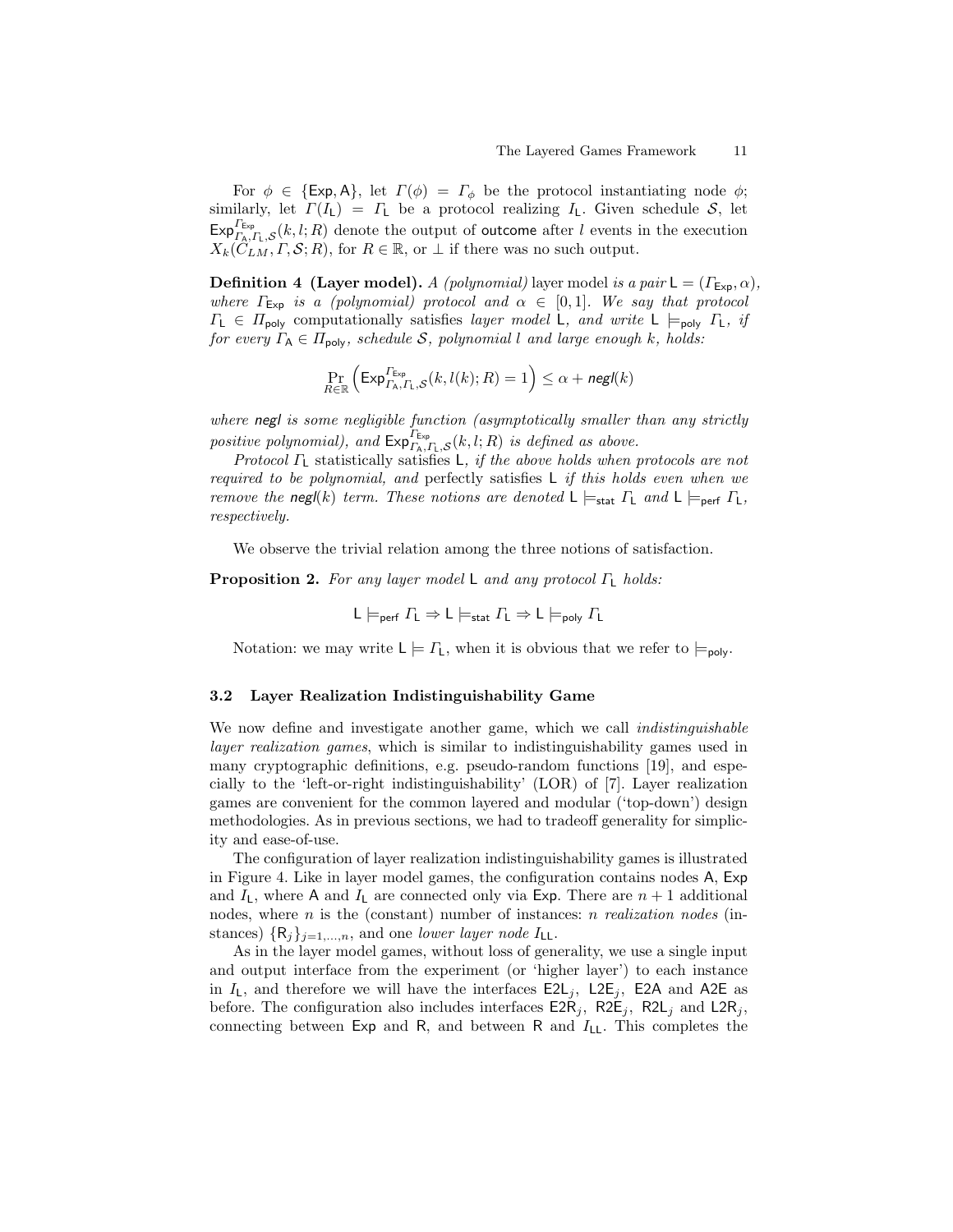definition of the *layer realization configuration*  $C_{LR}$  (for a fixed number n of instances).

All the realization nodes are instantiated by (mapped to) the same protocol  $\pi$ , which is tested for realization of layer L over lower layer LL. Namely,  $(\forall j \in$  $\{1,\ldots,n\}\$ Γ(R<sub>j</sub>) = π, where Γ is the mapping we will use in the execution of the game (with  $n$  instances).

In layer realization indistinguishability games, we use a specific experiment protocol  $Exp^{IND}$ , which we define below, i.e.  $\Gamma(\text{Exp}) = Exp^{IND}$ . Here are some basic details about Exp<sup>IND</sup>. Upon initialization, Exp<sup>IND</sup>flips a fair coin  $b \in_R \{L, R\}$ , where  $L$  stands for either Layer or Left, and  $R$  stands for either Realization or Right. The game ends when  $Exp^{IND}$  receives a guess b' of either L or R from the adversary A, which arrives on a dedicated Guess input interface. Upon receiving the guess b',  $Exp^{IND}$  outputs on its outcome output interface 1 if  $b = b'$ , and 0 otherwise.

Given adversary protocol  $\Gamma(A) = \Gamma_A$ , protocols for the two layers  $\Gamma(I_L) = \Gamma_L$ ,  $\Gamma(I_{\text{LL}}) = \Gamma_{\text{LL}}$ , sequence of random bit sequences  $R \in \mathbb{R}$  and schedule S, let  $\mathsf{Exp}^{\mathsf{IND}}_{r_A,r_L,r_L,\pi,\mathcal{S}}(k,l;R)$  denote the output of outcome after l events in the execution  $X_k(C_{LR}, \Gamma, \mathcal{S}; R)$ , or  $\perp$  if there was no such output.

Definition 5 (Layer realization). Let L, LL be two polynomial layer models. Protocol  $\pi$  computationally realizes *layer model* L over *layer model* LL, which we denote by  $\mathsf{L} \vdash_{\mathsf{poly}} \left[\prod_{i=1}^{\pi} \right]$ , if for every polynomial algorithm  $\Gamma_{\mathsf{LL}}$  s.t.  $\mathsf{LL} \models \Gamma_{\mathsf{LL}}$ , there exists a polynomial algorithm  $\Gamma$ <sub>L</sub> s.t.  $\mathsf{L} \models \Gamma$ <sub>L</sub>, s.t. every polynomial algorithm  $\Gamma$ <sub>A</sub> and for every schedule  $S$  and every polynomial l, for sufficiently large k holds

$$
\Pr_{R \in \mathbb{R}} \left( \mathsf{Exp}^{\textsf{IND}}_{\Gamma_{\textsf{A}},\Gamma_{\textsf{L}},r_{\textsf{LL}},\pi,\mathcal{S}}(k,l(k);R) = 1 \right) \leq \frac{1}{2} + \mathsf{negl}(k)
$$

Protocol  $\pi$  statistically realizes layer model L over layer model LL, which we denote by  $\mathsf{L} \vdash_{\mathsf{stat}} \left[ \begin{matrix} \pi \\ \mathsf{L} \end{matrix} \right]$ , if the above holds when protocols are not required to be polynomial, and perfectly realizes L over LL, which we denote by  $\mathsf{L} \vdash_{\mathsf{perf}} \begin{bmatrix} \pi \\ \mathsf{L} \mathsf{L} \end{bmatrix}$  if this holds even when we remove the  $\mathsf{negl}(k)$  term.

In summary, protocol  $\pi$  realizes layer model Lover layer model LL, if for every adversary protocol  $\Gamma_A$  and every lower-layer protocol  $\Gamma_{LL}$ , there is some protocol  $\Gamma$ <sub>L</sub> satisfying layer L, s.t. the  $\Gamma$ <sub>A</sub> cannot distinguish between interacting with  $\Gamma$ <sub>L</sub> and interacting with  $\pi$  operating over  $\Gamma_{LL}$ , where  $\Gamma_A$  interacts only via  $Exp^{IND}$ . Intuitively,  $\begin{bmatrix} \pi \\ \Gamma_{LL} \end{bmatrix}$  is a good implementation of L, if the adversary A cannot distinguish between it and between some protocol  $\Gamma$ <sub>L</sub> which satisfies L, when interacting via  $Exp^{IND}$ , better than the trivial winning rate of  $\frac{1}{2}$ . To complete the description, we now present the *indistinguishability experiment*  $Exp^{IND}$ .

Definition 6 (Layer realization indistinguishability experiment). Let  $Exp^{IND} = \langle S, I_{IN}, I_{OUT}, \delta \rangle$  be the following protocol: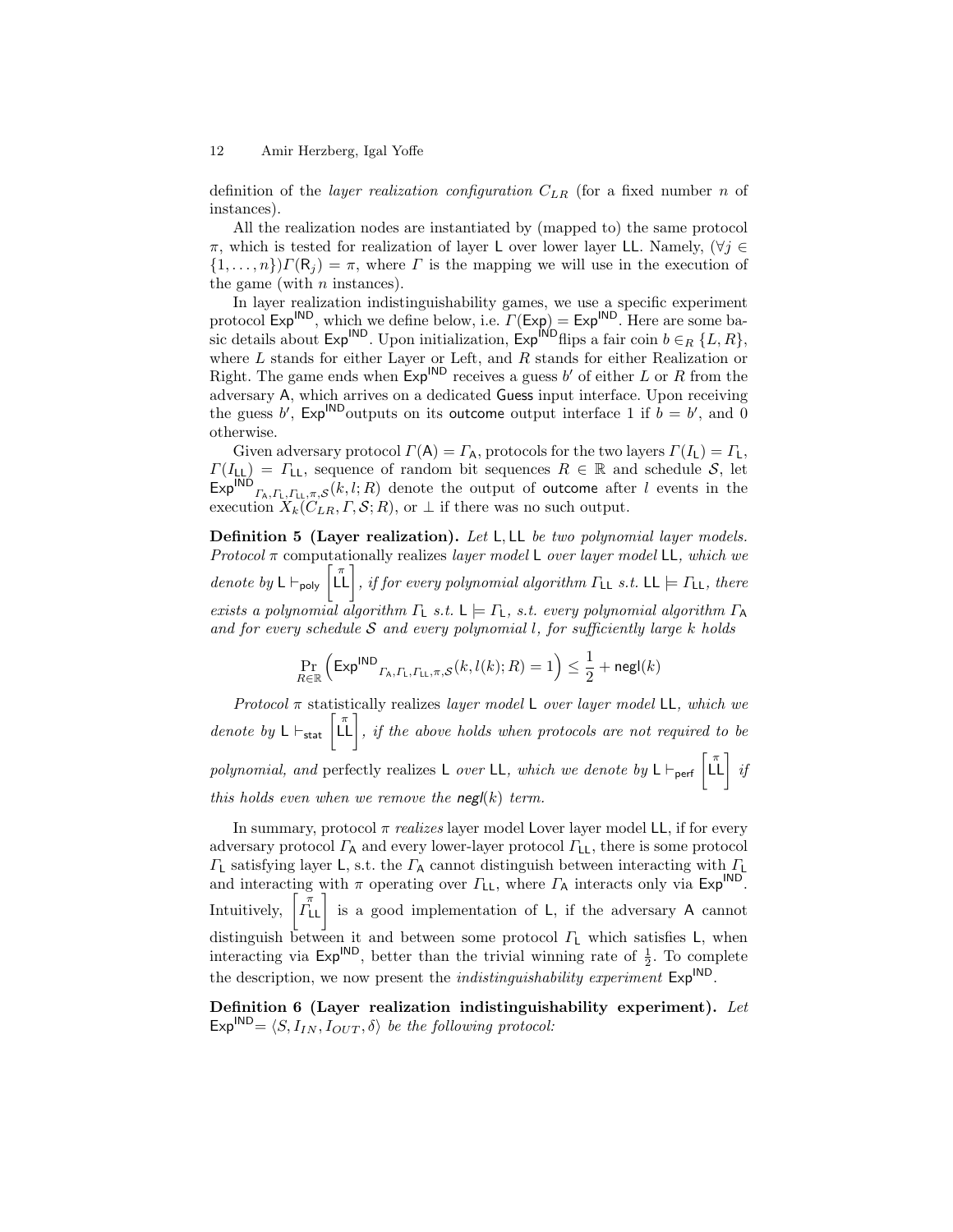

Fig. 4. The Layer Realization Indistinguishability game. Protocol  $\pi$  realizes layer L over layer LL, if for every adversary  $\Gamma_A$  and every lower-layer protocol  $\Gamma_{LL}$ , there is some protocol  $\Gamma$ <sub>L</sub> satisfying layer model L, s.t. the adversary cannot distinguish between  $\Gamma$ <sub>L</sub> and between the composition of n instances of  $\pi$  over  $\Gamma_{LL}$ .

 $S = \{\perp, \text{testing}, \text{done}\}\$  $I_{IN}=\{\mathsf{Init}, \mathsf{Guess}\} \cup \{\mathsf{A2E}_j\}_{j=1,...,n} \cup \{\mathsf{L2E}_j\}_{j=1,...,n} \cup \{\mathsf{R2E}_j\}_{j=1,...,n}$  $I_{OUT} = \{\textsf{outcome}\} \cup \{\textsf{E2A}_j\}_{j=1,...,n} \cup \{\textsf{E2L}_j\}_{j=1,...,n} \cup \{\textsf{E2R}_j\}_{j=1,...,n}$  $\delta$  :

1. In initialization state  $\bot$ , upon any input, select randomly  $b \in_R {\mathcal{L}, R}$ , and move to testing state.

2. In testing state, pass all input events on interface  $\Delta 2E_i$ , for  $i \in \{1, \ldots, n\}$ , to corresponding output event on output interface  $E2L_i$  (if  $b = L$ ) or  $E2R_i$  (if  $b = R$ ), and all input events on interfaces L2E<sub>i</sub> (if  $b = L$ ) or R2E<sub>i</sub> (if  $b = R$ ), to corresponding output events on interface  $E2A_i$ .

3. When, in testing state, the guess input interface Guess is invoked with input (guess)  $b' \in \{L, R\}$ , output on outcome the value 1 if  $b = b'$ , and 0 otherwise  $(b \neq b')$ . Move to the done state (and ignores all further inputs).

# 4 The Fundamental Lemma of Layering

We now show the fundamental lemma of layering, allowing compositions of protocols of multiple layers. This provides firm foundations to the accepted methodology of designing, implementing, analyzing and testing of each layer independently, yet relying on their composition to ensure expected properties.

We first need to define layering of *protocols*. We actually consider two different variants of protocol layering: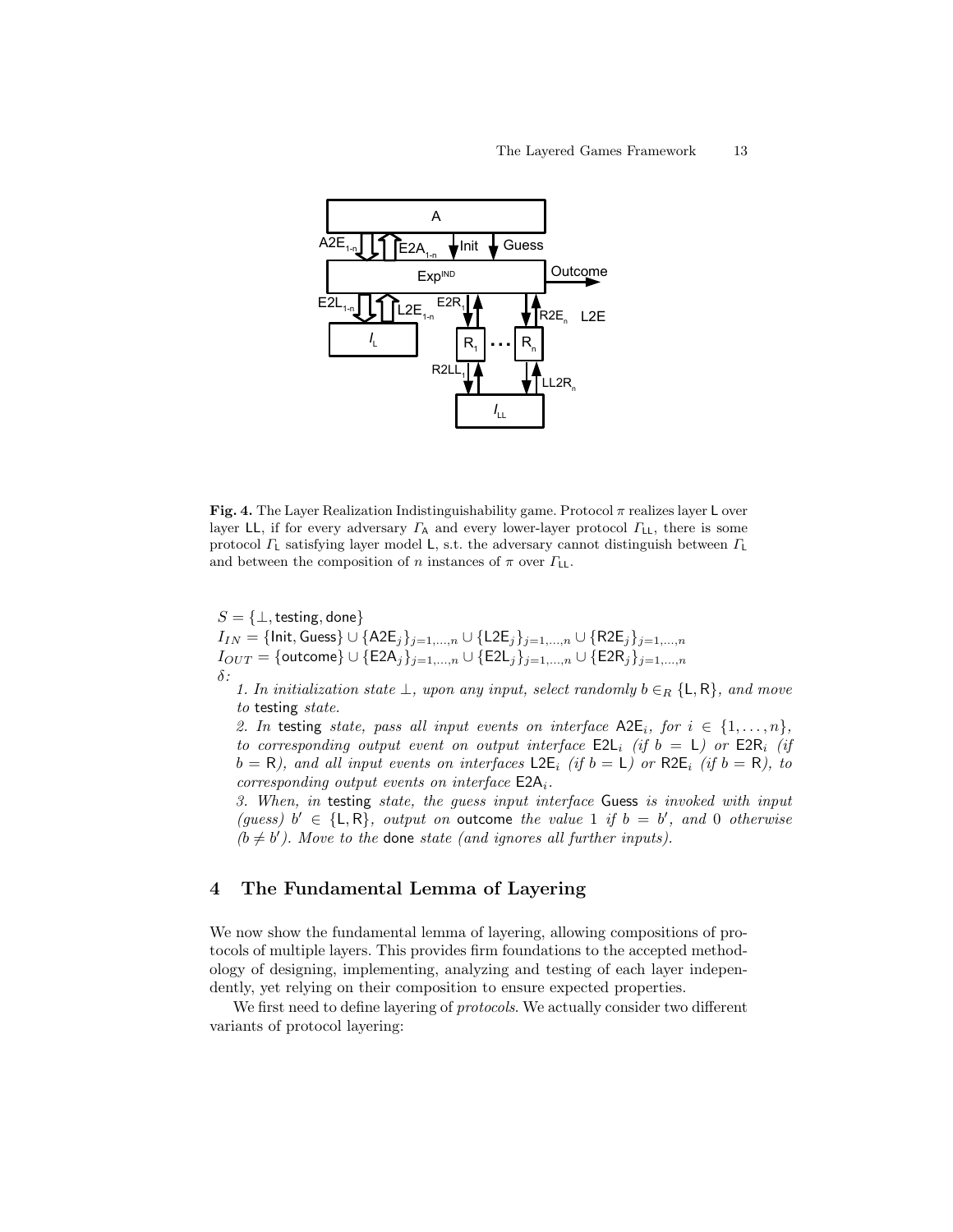- 14 Amir Herzberg, Igal Yoffe
	- Layering of two realization protocols  $\pi_L$ ,  $\pi_{LL}$ . As discussed, we assumed (for simplicity) that there are  $n$  instantiations of the realization protocol of each layer; each of these has two input interfaces and two output interfaces, one for the higher layer and one for the lower layer. We define  $\pi_{LL||L} = \begin{bmatrix} \pi_L \\ \pi_{LL} \end{bmatrix}$  in the obvious way.
	- Layering of the *n* instances of the realization protocol  $\pi$ <sub>L</sub>, on top of a protocol realizing the lower-layer model  $\Gamma_{LL}$ . We define  $\Gamma_{LL||L} = \begin{bmatrix} \pi_L \\ \Gamma_{LL} \end{bmatrix}$  in the obvious way.

Note our convention of using  $\pi_x$  for protocols instantiating realizations (of n instances), and  $\Lambda_x$  for instantiations of a (lower) layer model. Also, note that if  $\pi$ <sub>L</sub> and  $\pi$ <sub>LL</sub> (or  $\Gamma$ <sub>LL</sub>) are polynomial, then  $\Gamma$ <sub>LL||L</sub> is also polynomial.

We first present the 'composition preserves satisfaction' lemma, which justifies considering abstraction of all lower layers, into a single 'virtual protocol'. For both this and the fundamental lemma of layering (below), we present only the computational version (the statistical and perfect versions are similar).

Lemma 1 (Composition preserves satisfaction). Let L, LL be two polynomial layer models, and  $\pi_L$ ,  $\Gamma_{LL}$  be polynomial protocols, such that  $\pi_L$  computationally realizes L over LL, namely  $L \vdash_{poly} [\tilde{L} \tilde{L}],$  and and  $\Gamma_{LL}$  computationally satisfies LL, namely LL  $\models_{poly} \Gamma_{LL}$ . Then the composite protocol  $\Gamma_{LL||L}$  satisfies L, namely  $L \models_{\text{poly}} \Gamma_{\text{LL}||\text{L}}$ . Or, as a formula:

$$
\left(\mathsf{L}\vdash_{\mathsf{poly}}\left[\begin{matrix}\pi_\mathsf{L}\\\mathsf{L}\end{matrix}\right]\right)\bigwedge (\mathsf{L}\mathsf{L}\models_{\mathsf{poly}}\varGamma_{\mathsf{L}\mathsf{L}})\Rightarrow \left(\mathsf{L}\models_{\mathsf{poly}}\varGamma_{\mathsf{L}\mathsf{L}||\mathsf{L}}\right)
$$

The *composite realization* lemma shows that we can prove realization of each layer separately, and the composition of the realizations will be a realization of the highest layer over the lowest layer. We state the lemma for only three layers - generalization for an arbitrary stack is immediate.

Lemma 2 (The Fundamental Lemma of Layering). Let  $L_3, L_2, L_1$  be three polynomial layer models, and  $\pi_2, \pi_3$  be polynomial protocols, such that  $\pi_3$  computationally realizes  $L_3$  over  $L_2$ , and  $\pi_2$  computationally realizes  $L_2$  over  $L_1$ . Then  $\pi_{2||3} = \begin{bmatrix} \pi_3 \\ \pi_2 \end{bmatrix}$  computationally realizes  $\mathsf{L}_3$  over  $\mathsf{L}_1$ .

Furthermore, let  $\Gamma_{L_1}$  be a polynomial protocol that computationally satisfies  $\mathsf{L}_1$ , namely  $\mathsf{L}_1 \models_{\mathsf{poly}} \Gamma_{\mathsf{L}_1}$ . Then  $\Gamma_{1||2||3} =$  $\begin{bmatrix} \pi_{2||3} \\ \Gamma_1 \end{bmatrix}$  satisfies  $\mathsf{L}_3$ , *i.e.*  $\mathsf{L}_3 \models_{\text{poly}} \Gamma_{1||2||3}$ .

### 5 Conclusions and Research Directions

In this work, we try to lay solid, rigorous foundations, to the important methodology of layered decomposition of distributed systems and network protocols, particularly concerning security in adversarial settings. The framework is built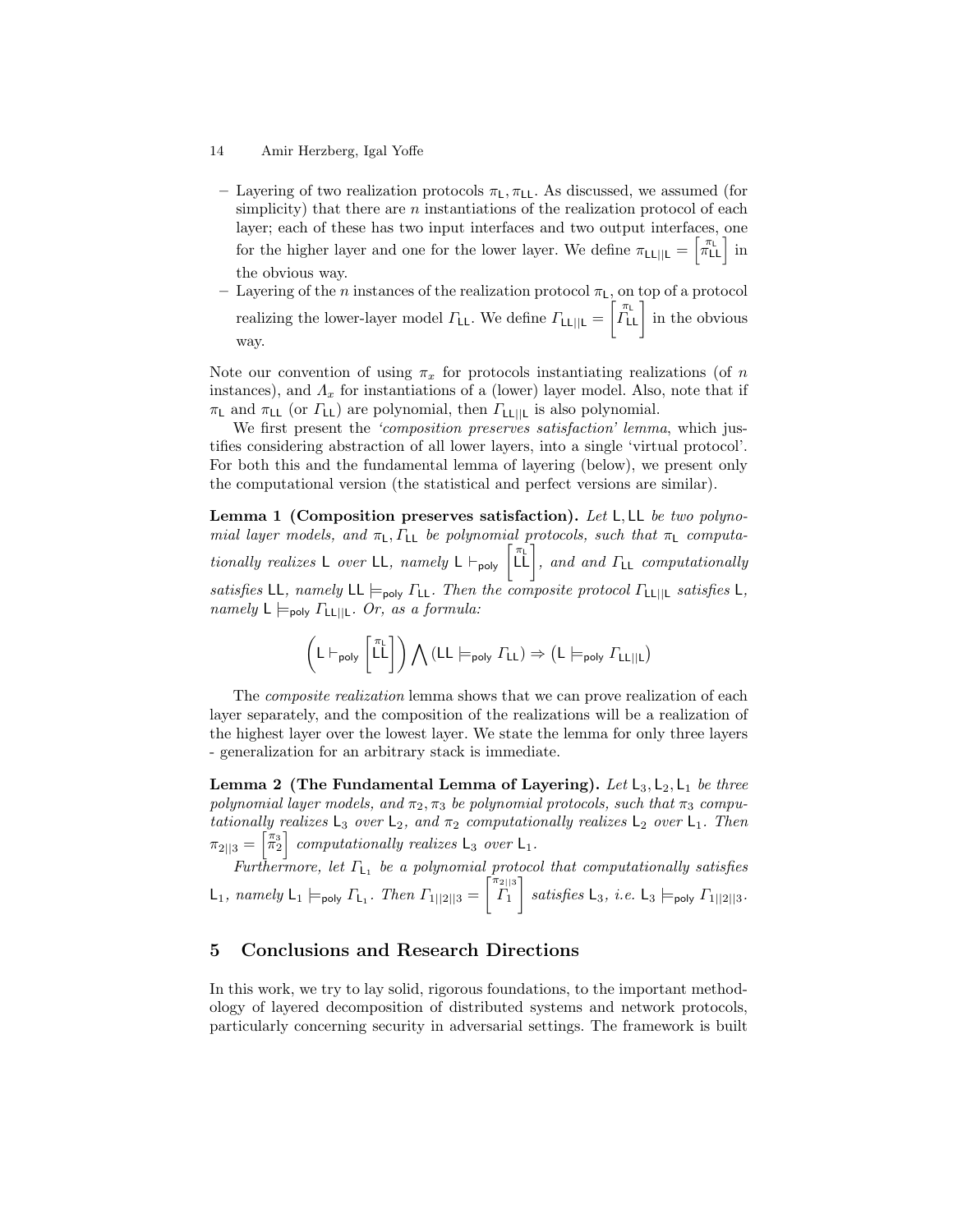on previous works on modeling and analysis of (secure) distributed systems, as described in the introduction, but it is clearly a very ambitious goal, possibly overambitious, and certainly beyond the reach of a single publication. There are many directions that require further research. Here are some:

- The best way to test and improve such a framework, is simply by using it to analyze different problems and protocols; there are many interesting and important problems, that can benefit from such analysis. As one important example, consider the secure channel layer problem. Many protocols and applications assume they operate over 'secure, reliable connections'. In practice, this is often done using the standard layers in Figure 1, in one of two methods. In the first method, we use TLS (for security) over TCP (for reliability) over the 'best effort' service of IP. In the second method, we use TCP (for reliability) over IP-Sec (for security), again over 'best effort' (IP). It would be interesting to define a 'secure, reliable connection' layer, and to analyze these two methods with respect to it.
- There are many desirable extensions to the framework, including: support for corruptions of nodes, including adaptive and/or mobile corruptions (proactive security and forward security); adaptive control of the number of nodes; support for side channels such as timing and power.
- In this work, we focused on layered configurations. These are sufficient for many scenarios. However, there are other scenarios. It would be interesting to identify important non-layered scenarios, and find appropriate games, specifications and composition properties, which will support them, possibly as generalizations of our definitions and results.
- It would be interested to explore the relationships between the layered games framework, and other formal frameworks for study of distributed algorithms and protocols (see introdcution).
- The framework is based on the computational approach to security, where attackers can compute arbitrary functions on information available to it (e.g. ciphertext). Many results and tools are based on symbolic analysis, see introduction (and [18, 10, 1]). It can be very useful to find how to apply such techniques and tools, within the framework.

# Acknowledgments

We would like to thank Yehuda Lindell, Ran Canetti, Dominique Unruh, Alejandro Hevia, Mark Manulis and Dennis Hofheinz for interesting discussions and helpful comments.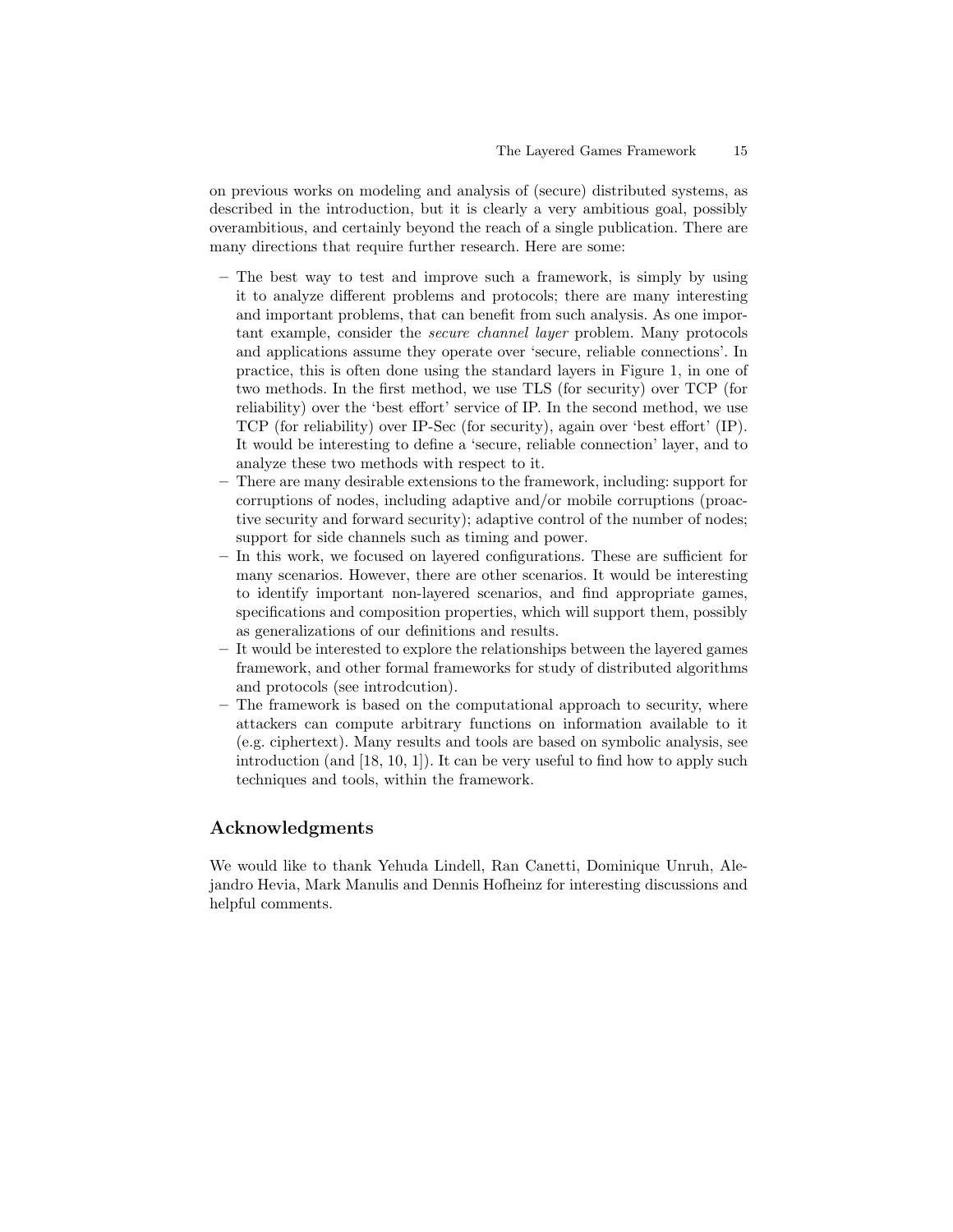# Bibliography

- [1] Abadi and Rogaway. Reconciling two views of cryptography (the computational soundness of formal encryption). JCRYPTOL: Journal of Cryptology, 15, 2002.
- [2] M. Abadi and L. Lamport. Composing specifications. ACM Trans. Program. Lang. Syst., 15(1):73–132, 1993.
- [3] Backes, Datta, Derek, Mitchell, and Turuani. Compositional analysis of contract-signing protocols. TCS: Theoretical Computer Science, 367, 2006.
- [4] M. Backes, M. Dürmuth, D. Hofheinz, and R. Küsters. Conditional Reactive Simulatability. In ESORICS 2006, 11th European Symposium on Research in Computer Security, volume 4189 of Lecture Notes in Computer Science, pages 424–443. Springer, 2006.
- [5] M. Backes, B. Pfitzmann, and M. Waidner. A General Composition Theorem for Secure Reactive Systems. In Theory of Cryptography, First Theory of Cryptography Conference, TCC 2004, volume 2951 of Lecture Notes in Computer Science, pages 336–354. Springer, 2004.
- [6] M. Backes, B. Pfitzmann, and M. Waidner. Secure Asynchronous Reactive Systems. Cryptology ePrint Archive, Report 2004/082, 2004. http:// eprint.iacr.org/.
- [7] M. Bellare, A. Desai, E. Jokipii, and P. Rogaway. A concrete security treatment of symmetric encryption. In Proceedings of the 38th Annual Symposium on Foundations of Computer Science (FOCS-97), pages 394–405, Los Alamitos, October 20–22 1997. IEEE Computer Society Press. ISBN 0-8186-8197-7.
- [8] Mihir Bellare and Phillip Rogaway. The security of triple encryption and a framework for code-based game-playing proofs. In Serge Vaudenay, editor, EUROCRYPT, volume 4004 of Lecture Notes in Computer Science, pages 409–426. Springer, 2006. ISBN 3-540-34546-9. URL http://dx.doi.org/ 10.1007/11761679 25.
- [9] S. Bradner. Key words for use in RFCs to Indicate Requirement Levels. RFC 2119 (Best Current Practice), March 1997. URL http://www.ietf. org/rfc/rfc2119.txt.
- [10] Burrows, Abadi, and Needham. A logic of authentication. ACMTCS: ACM Transactions on Computer Systems, 8, 1990.
- [11] Canetti, Kushilevitz, and Lindell. On the limitations of universally composable two-party computation without set-up assumptions. JCRYPTOL: Journal of Cryptology, 19, 2006.
- [12] R. Canetti. Security and Composition of Multiparty Cryptographic Protocols. *Journal of Cryptology*,  $13(1):143-202$ ,  $2000$ .
- [13] R. Canetti and M. Fischlin. Universally Composable Commitments. In CRYPTO '01: Proceedings of the 21st Annual International Cryptology Conference on Advances in Cryptology, pages 19–40, London, UK, 2001. Springer-Verlag.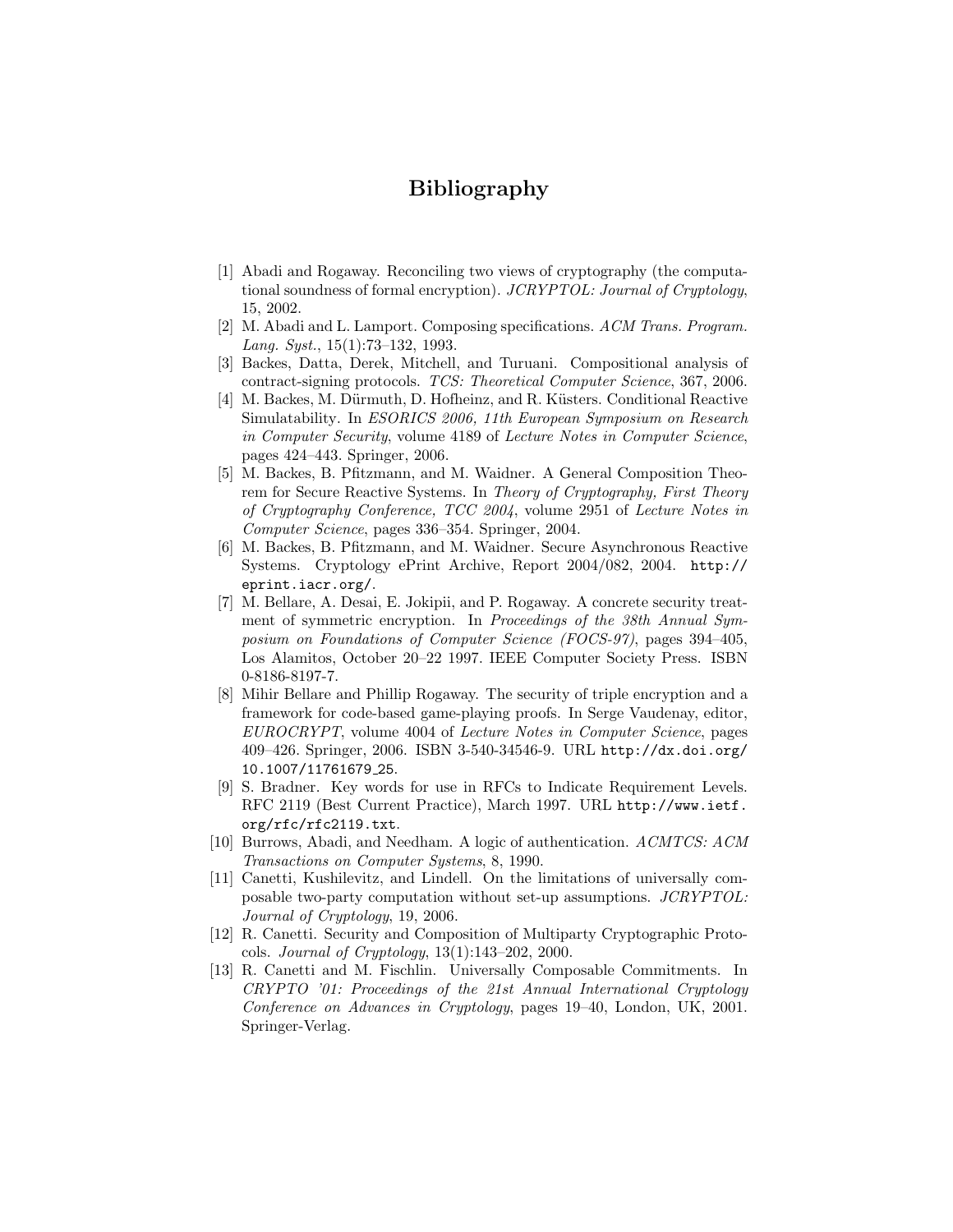- [14] Ran Canetti. Universally Composable Security: A New Paradigm for Cryptographic Protocols. In IEEE Symposium on Foundations of Computer Science, pages 136–145, 2001. updated version: Cryptology ePrint Archive, Report 2000/067.
- [15] Ran Canetti, Ling Cheung, Dilsun Kirli Kaynar, Moses Liskov, Nancy A. Lynch, Olivier Pereira, and Roberto Segala. Time-bounded task-PIOAs: A framework for analyzing security protocols. In Shlomi Dolev, editor, DISC, volume 4167 of Lecture Notes in Computer Science, pages 238–253. Springer, 2006. ISBN 3-540-44624-9. URL http://dx.doi.org/10.1007/ 11864219 17.
- [16] A. Datta, A. Derek, J. C. Mitchell, and D. Pavlovic. A derivation system and compositional logic for security protocols. J. Comput. Secur., 13(3): 423–482, 2005.
- [17] A. Datta, A. Derek, J. C. Mitchell, A. Ramanathan, and A. Scedrov. Games and the impossibility of realizable ideal functionality. In Theory of Cryptography, 3rd Theory of Cryptography Conference, TCC 2006, volume 3876 of Lecture Notes in Computer Science, pages 360–379. Springer, 2006.
- [18] D. Dolev and A. Yao. On the security of public key protocols. IEEE Transactions on Information Theory, 29(2):198–208, 1983.
- [19] Goldreich, Goldwasser, and Micali. How to construct random functions. JACM: Journal of the ACM, 33, 1986.
- [20] O. Goldreich. Foundations of Cryptography: Volume 2, Basic Applications. Cambridge University Press, New York, NY, USA, 2004.
- [21] Oded Goldreich, Silvio Micali, and Avi Wigderson. How to play any mental game or A completeness theorem for protocols with honest majority. In STOC, pages 218–229. ACM, 1987.
- [22] S. Goldwasser and S. Micali. Probabilistic encryption & how to play mental poker keeping secret all partial information. In STOC '82: Proceedings of the fourteenth annual ACM symposium on Theory of computing, pages 365– 377, New York, NY, USA, 1982. ACM Press.
- [23] S. Goldwasser, S. Micali, and A. Yao. Strong signature schemes. In STOC '83: Proceedings of the fifteenth annual ACM symposium on Theory of computing, pages 431–439, New York, NY, USA, 1983. ACM Press.
- [24] Shai Halevi. A plausible approach to computer-aided cryptographic proofs. Report 2005/181, Cryptology ePrint Archive, June 2005. URL http:// eprint.iacr.org/2005/181.pdf.
- [25] A. Herzberg and I. Yoffe. Layered Architecture for Secure E-Commerce Applications. In SECRYPT'06 - International Conference on Security and Cryptography, pages 118–125. INSTICC Press, 2006.
- [26] A. Herzberg and I. Yoffe. On Secure Orders in the Presence of Faults. In Proceedings of Secure Communication Networks (SCN), volume 4116 of LNCS, pages 126–140. Springer-Verlag, 2006. New version: Foundations of Secure E-Commerce: The Order Layer, in Cryptology ePrint Archive, Report 2006/352.
- [27] A. Herzberg and I. Yoffe. The delivery and evidences layer. Cryptology ePrint Archive, Report 2007/139, 2007. http://eprint.iacr.org/.